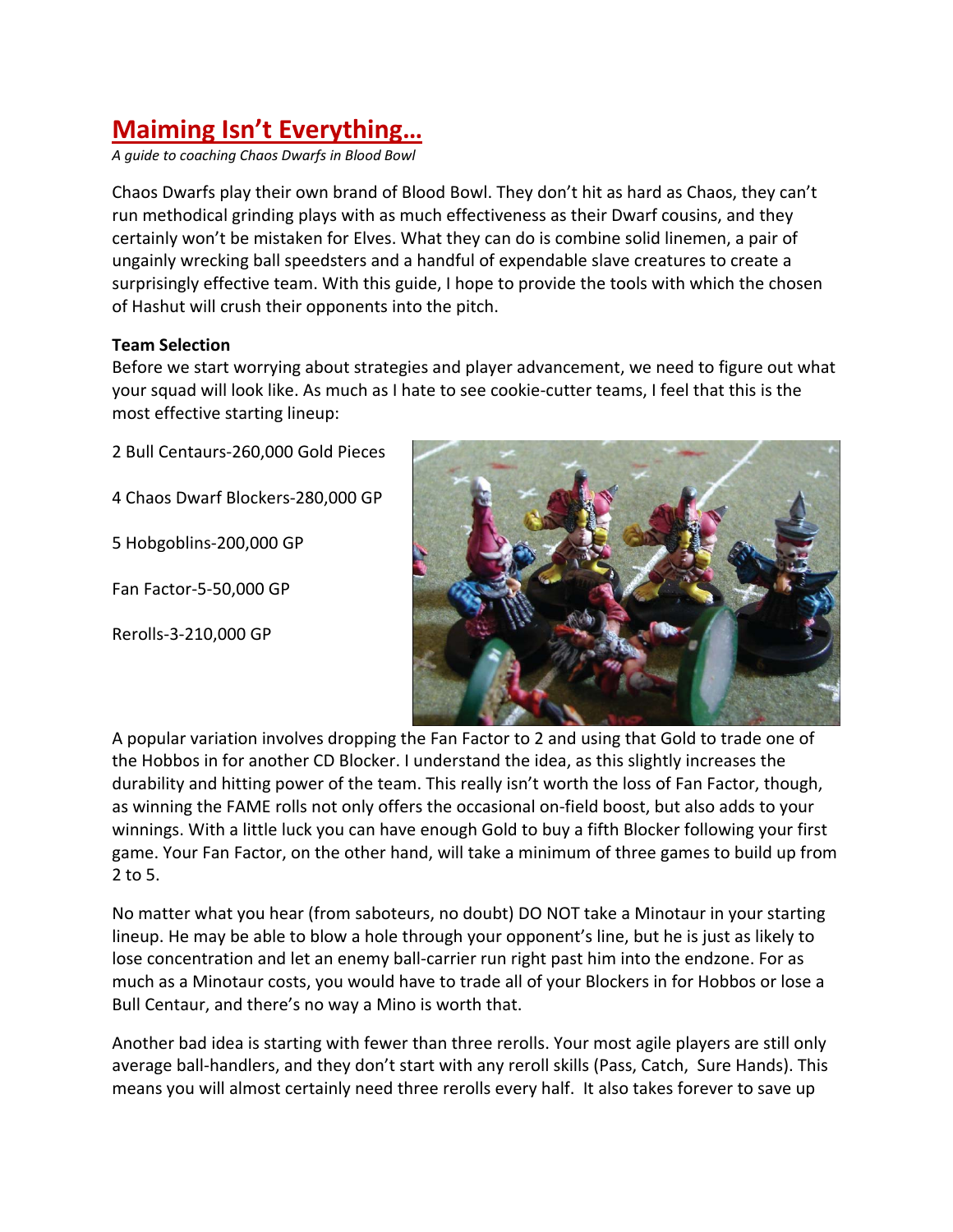for a reroll, as they cost double once the season starts. Having too many rerolls is simply not possible at this stage of your team's career. If you gamble on going without rerolls, you're guaranteed to spend whole matches fumbling the ball around your backfield, just waiting for some Wood Elf to hop in and steal it from you.

I've heard of some coaches starting without a single Bull Centaur. I have to assume this is some sort of joke, or perhaps a masochistic ritual. The Centaurs are what make this team interesting. You want to pick up both of them right away, as they don't gain Star Player Points as quickly as you might imagine.

## **Basic Strategies**

With all of the variables involved in the different races you'll face and the skills you and your opponents will eventually acquire, it would be foolish to suggest that a certain play will always be successful. Therefore, I'm going to provide you with two extremely basic plays, one for offense and one for defense. As your team changes and your coaching experience grows, you should be able to tailor these plays to the situations and opponents that you face.

# **Defense**

This is the basic *Smashsnout* formation, which will serve you well in most situations:



Your three Blockers on the line will likely end up on the ground, but they should survive injury, and their Block skill will increase the odds of your opponent knocking himself over and giving you an early turnover. The secondary line of defenders will keep the enemy from dodging through, and even a well placed blitz will only knock a small hole through your defenses. The Centaurs are there to act as safeties, blitzing any potential scorers that make it into your half of the pitch. They're also close enough to pounce on any ball that is turned over around midfield.

On subsequent turns, stand your Blockers up and place them next to opposing players if at all possible. The idea is to force your opponent to hit players with Block or dodge away from players with Tackle, and the Blockers fit the bill for both of those requirements. Keep your Hobgoblins handy to lend assists or snatch up a dropped ball. The Centaurs can be used to augment the Blockers' press, but be careful with their placement. High strength means nothing if you're all alone among a pack of enemies. It's best to keep at least one Centaur out of the scrum and ready to handle any breakaways. However, you must remember that Centaurs don't start with Block or Tackle, so it's better to use a Blocker to blitz the ball‐carrier. No defense is impregnable. The idea is to set up opportunities for your opponent to fail. If the other team avoids all of these, it's not the end of the world. It just means it's your turn to set up and hit him back.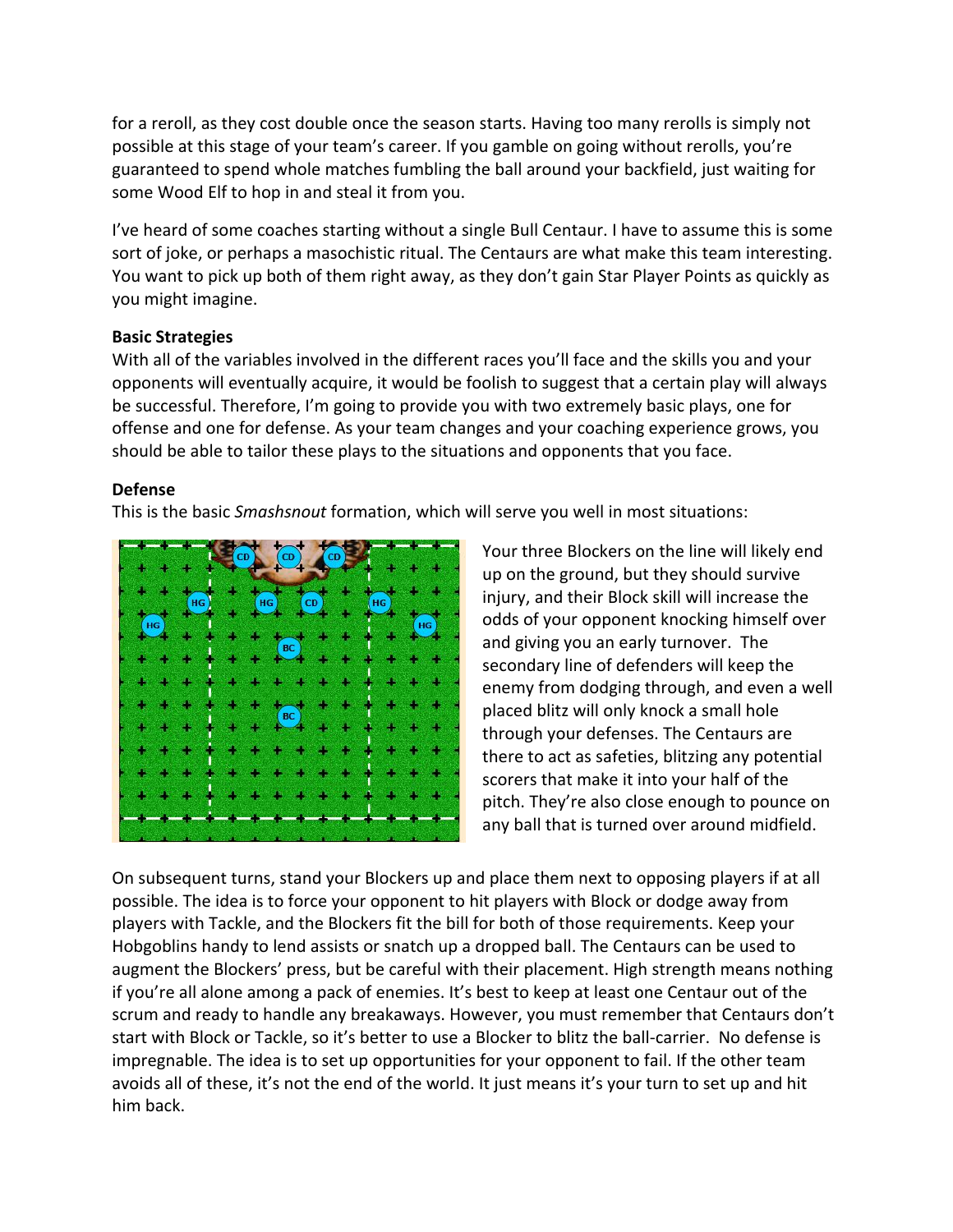#### **Offense**

This is a play I call *Left Hoof Black*; it's just a very simple wedge. If your opponent runs an asymmetrical defense, there's no reason not to switch the play to the right (you just won't feel as sinister). You should start set up as so:

The three middle Blockers throw blocks, with the inside man waiting for an assist and going last. The weak side Hobgoblin runs back to cover the ball, the remaining Blocker moves diagonally to cover opponent #4, and then the leftmost Bull Centaur blitzes #5 and then drops back one square so that a short line can form around him. Everyone shifts left, except for your Hobgoblin in the backfield, who attempts to pick up the ball. If he manages to do so, he should then run as far to the front and left as possible without coming in range of potential blitzers from the open side.

If all goes according to plan, the end of the turn should look something like this:

From here, your opponent will have to work hard to knock down more than one of your men (even that won't be a sure thing), and you'll be set to continue the push up the left, or shift to the middle, depending on how the defensive players have been placed. You can leave the ball with the original carrier, or hand it off to another Hobgoblin. Have a Centaur cover each of his flanks, with some Blockers filling out the rest of the cage. You should be able to score in three turns, providing you don't see many Skulls or dropped balls.

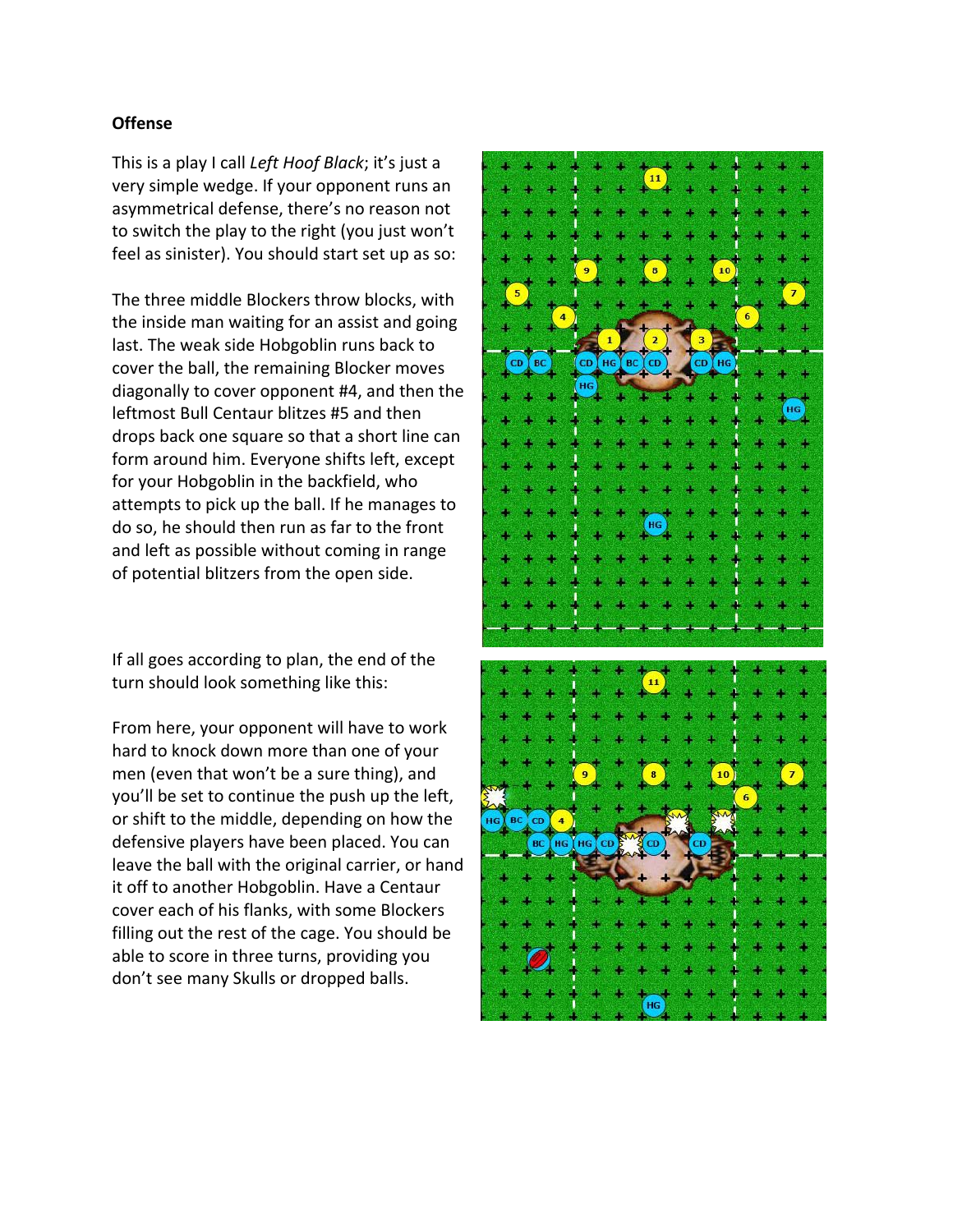## **Building Your Team**

As the wins start rolling in, so will the money. There are three main ways to spend it: players, staff, and rerolls. You may be in a hurry to protect your players through the purchase of an Apothecary, but that can probably wait until you start getting doubles on skill rolls or are up to a full complement of Blockers, whichever comes first. Once you have all six Blockers and an Apothecary (this should take you 3‐5 matches), you should consider what your team has been missing. Are your Hobgoblins getting knocked out early? Buy an extra one. Are Orcs and Chaos out bashing you? Pick up the Minotaur. Do you find yourself blaming your dice for every loss? Time for another reroll. It's really that simple.

Once you have fourteen players and half a dozen rerolls, you should just start banking your winnings. You want to leave empty slots on the roster to take Star Players and Mercenaries as inducements when facing larger teams and you'll eventually need some of that gold to replace dead or crippled players.

#### **Player Advancements**

As well as adding players, your team will also be growing in experience. Being more dexterous than the rest of the team, you will find that the Hobgoblins have a much easier time gaining SPPs. This is fine, as they are the most important players to give skills to in the early game. As time goes on, however, you should concentrate on earning SPPs for your other players. If you hold a comfortable lead or are about to score a winning touchdown, why not hand it off to a Dwarf or Centaur and let him run it in? The chance to gain 3 SPPs for one of those players is too good to pass up in a "safe" situation like that. Another good opportunity arises when your opponent makes the mistake of sending the ball out of bounds with his kickoff. You should absolutely give the resulting touchback to a Centaur and let him rumble all the way in for a score.

Here are some ideas as to which skills suit each position:

## **Hobgoblins**

When your first Hobgoblin receives his first skill, Sure Hands is the best option. If you can't pick up the ball in the backfield, nothing else really matters. Your next two players to skill up should take Kick and Dirty Player. Kick will allow you to pin your opponent deep in his half, and Dirty Player will give you a means of dealing with teams that want to dodge away from you every turn. With DP, you'll at least be able to Blitz one of the cowards and then stomp on his throat once he's down. Hobgoblins are not at all resilient, so it's a good idea to have backups for your important role players. Therefore, you'll eventually want to add another player with Sure Hands, as well as a second Dirty Player. You can develop one or two into blitzers by giving them Block and Strip Ball, and eventually Wrestle.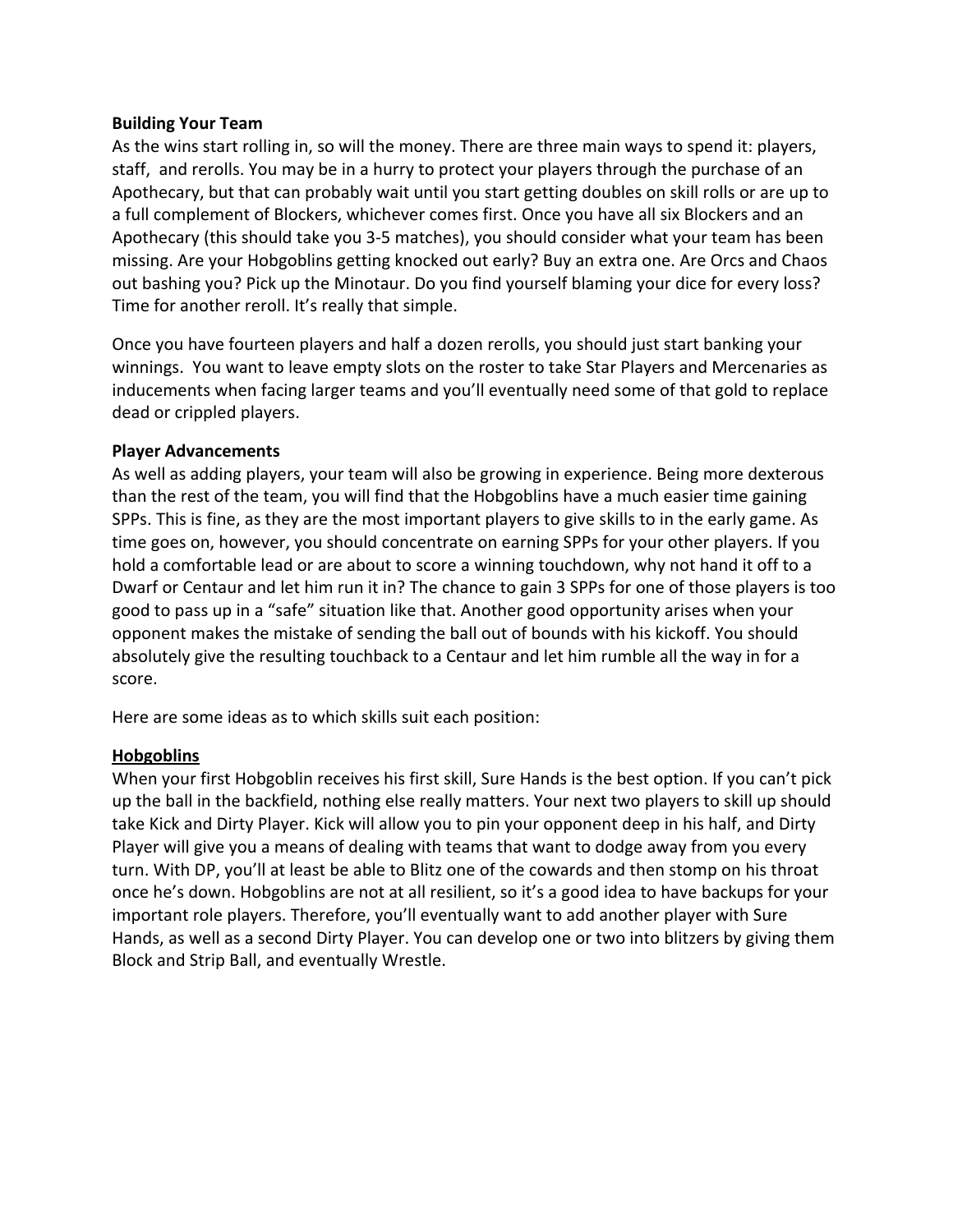In the case of doubles, your choice of skills will depend on what the player has already gotten (if anything). If a player has Sure Hands, add Accurate to make him into a reliable passer. Your Dirty Players will want to add Sneaky Git, to lessen their chance of being ejected from the game. Dodge always helps to keep Hobgoblins alive. Consider giving one of them Leader (I know, I know, a Hobgoblin leading Chaos Dwarfs is



blasphemy), this will allow you to buy one less reroll and keep your Team Value low.

Any stat increase is welcome for Hobgoblins, but in the case of double 5s, I would take a skill over increased MA or AV.

## **Chaos Dwarf Blockers**

I divide my Blockers into two categories, "Holders" and "Hitters." Four Holders manage the line of scrimmage while two Hitters grind through the opposing team. Holders will take Guard as their first skill, followed by Stand Firm. Four of these guys will serve as the foundation for a very strong cage or a menacing defensive line. The Hitters want to take Mighty Blow right away. Following this, they can take Frenzy or Pro if you want to increase the chance of knocking someone down, or Piling On if you're feeling adventurous and bloodthirsty (and why wouldn't you be?). Mighty Blow/Claw/Piling On is a particularly nasty combo, but your precious mutant (see below) won't last long if he's spending much time on the ground.

Blockers can choose mutations if they roll doubles, and that option will be enticing. Your Hitters should absolutely take Claw on doubles, and Tentacles or a Prehensile Tail are decent choices for Holders. Agility skills can be at least as useful, though, so don't feel like you have to take a mutation at every opportunity. Diving Tackle is excellent for either type of Blocker, and Dodge is useful for any player that gets hit (meaning: "every player in the game"). One skill that is often overlooked is Jump Up. As slow as Blockers are, a skill that allows them to stand up and still take their complete movement can be incredibly useful.

\*Many experts will tell you to always pass on an increase in MA or AG, opting to take a skill instead. There are some interesting possibilities in developing semi‐agile or not‐ so‐slow Dwarfs, however. Blockers start their careers as fairly well‐developed players, so the loss of one skill slot isn't the end of the world, and an extra square of movement or the ability to pick up the ball in a clutch situation can come in handy on occasion. It



may not be the most sensible decision to accept these stat increases, but doing so might lead to some surprisingly effective players.